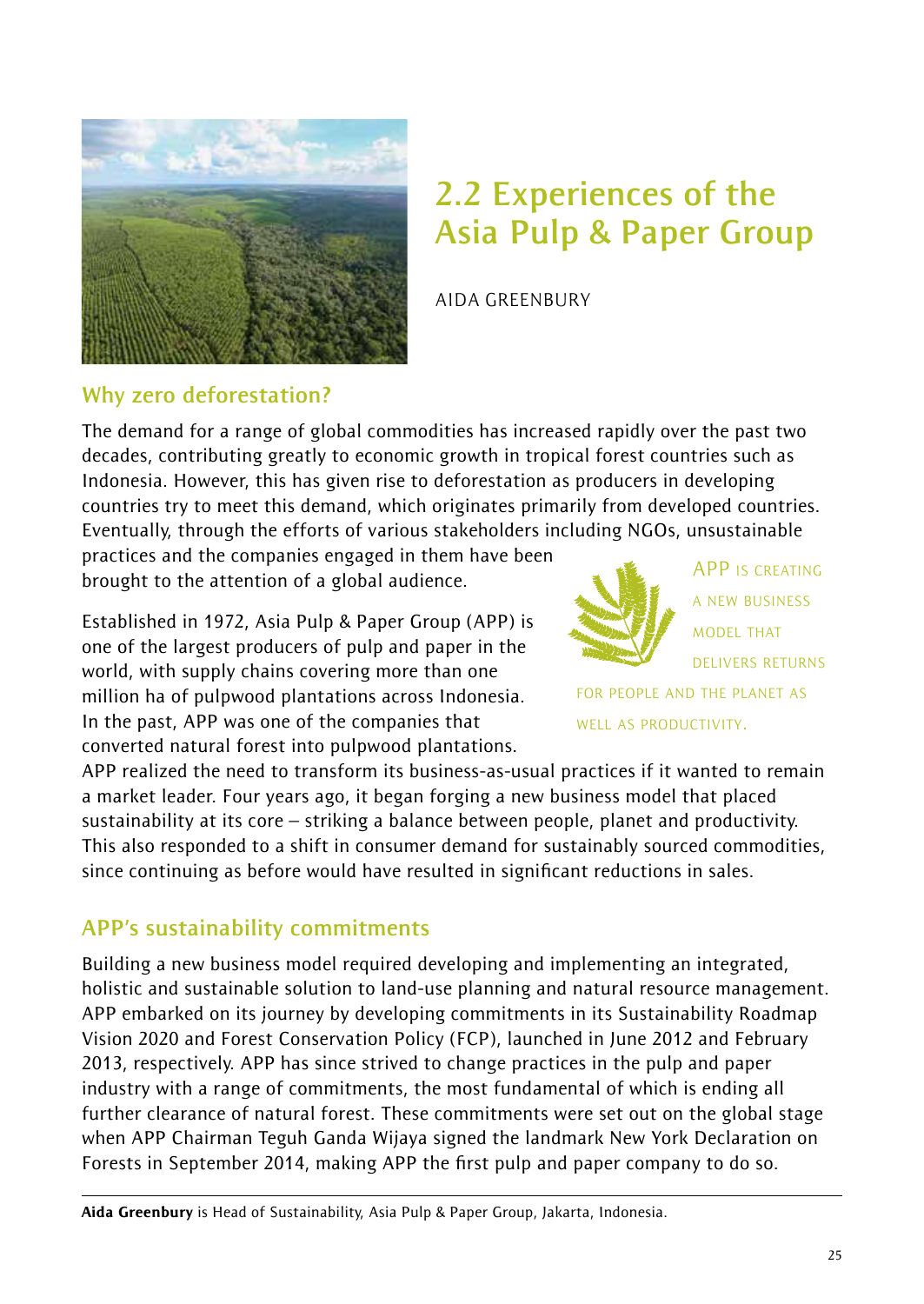The Forest Conservation Policy underlines the company's overall commitment to immediately end all natural forest conversion across its supply chain, and to ensure that no natural forest fibre reaches APP pulp mills. It has four key pillars: 1) protecting natural forests; 2) implementing peatland best management practices; 3) improving social engagements and resolutions; and 4) ensuring sustainable fibre supply and sourcing. This policy marks a pivotal departure from business-as-usual practices by bringing sustainability to the core of all operations, effectively uncoupling economic development from environmental degradation. To date, APP has invested more than US\$200 million for implementing this policy, and has collaborated with a wide range of sustainability experts and stakeholders. In addition, APP has supported the establishment of the non-profit Belantara Foundation in 2015 to implement landscape-level forest protection and restoration in ten critical landscapes in Indonesia.

# **Progress to date**

## *Protecting natural forests*

Protecting natural forests requires a comprehensive approach to land-use planning that emphasizes both social and environmental aspects. APP integrated results from three years of identification and evaluation of areas of high conservation value (HCV), high carbon stock (HCS), use of free, prior and informed consent (FPIC), peat studies, and fibre supply assessments to develop Integrated Sustainable Forest Management Plans (ISFMPs) for its concessions and all those of its suppliers. The ISFMP approach identifies and prioritizes areas for protection versus areas for production, restoration or retirement, based on scientific evidence and inclusive decision-making. Land-use and zoning plans are developed using data collated from HCV, HCS and FPIC assessments and peat studies, and are supported by high-resolution Light Detection and Ranging (LiDAR) 3D mapping, community mapping and input from stakeholder working groups. See Table 1.

| <b>Moratorium</b>      |           | <b>ISFMP</b>                                    |                          |
|------------------------|-----------|-------------------------------------------------|--------------------------|
| Spatial use            | No. ha    | No. ha                                          | Land management category |
| Conservation forest    | 383,387   | 542.510                                         | Environmental management |
| Production area        | 1,642,517 | 1,486,217                                       | Production               |
| Infrastructure         | 85,471    | Absorbed as production<br>and social management |                          |
| Indigenous species     | 230,763   | 429,783                                         | Social management        |
| Livelihood plantations | 140,774   |                                                 |                          |
| Non-effective area     | 158,518   | 182,921                                         | Non-effective            |
| Total                  | 2,641,431 | 2,641,431                                       |                          |

#### Table 1. Land use on APP concessions following implementation of the Integrated Sustainable Forest Management Plans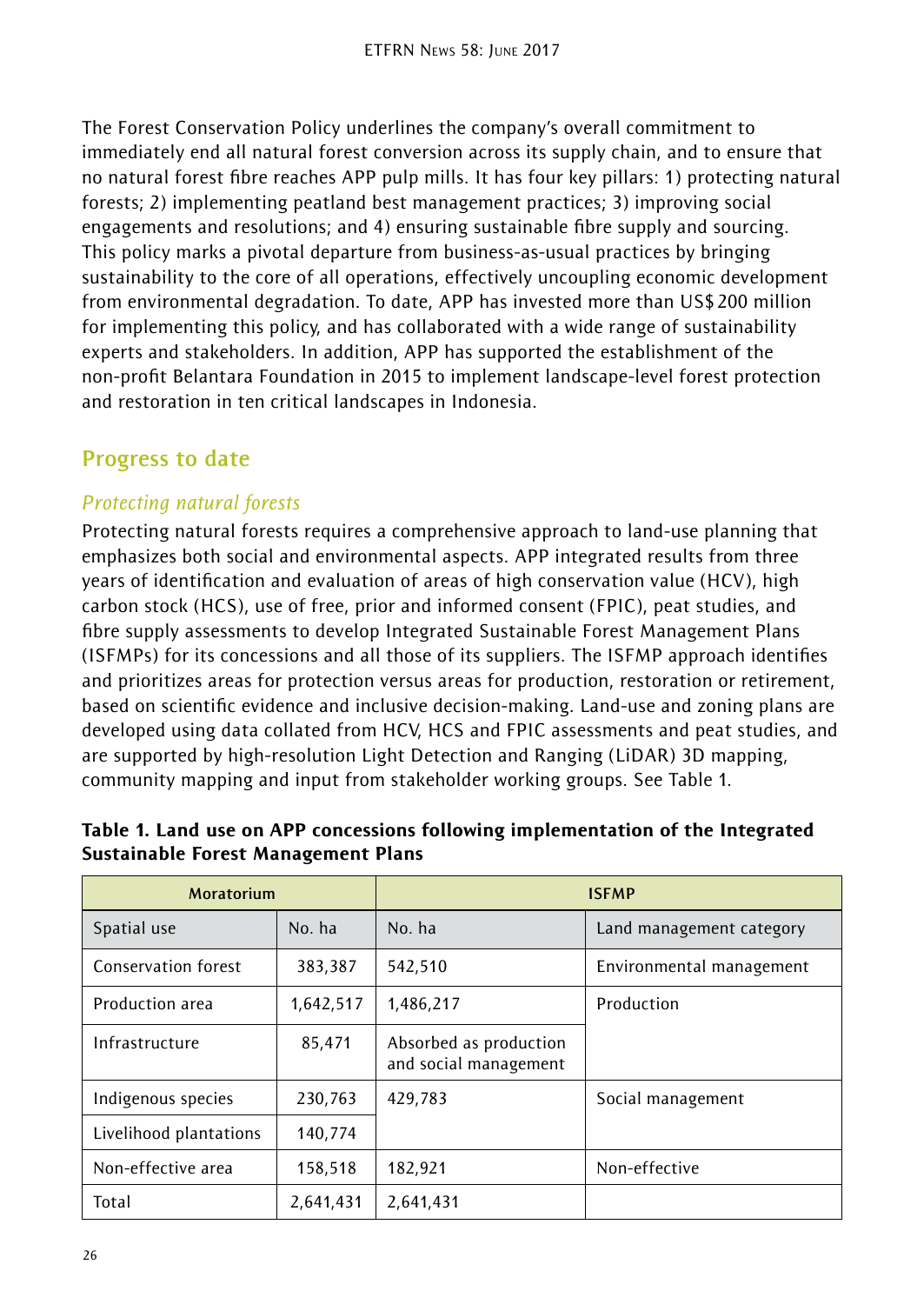## *Implementing peatland best management practices*

A report for the UNFCCC estimated that 63% of greenhouse gas (GHG) emissions in Indonesia result from peatland fires and land-use change; 60% of the company's and its suppliers' plantations are located on peatlands. Implementing Peatland Best Management Practices (PBMP) is thus crucial to maintain the balance between production and protection, while reducing risks of fire, soil subsidence and flooding associated with degraded peatlands, and supporting the Indonesian government to achieve its GHG abatement targets. APP uses innovative technologies to develop an effective approach to peat management.

To ensure consistency with international best practice, APP partnered with peat and water management expert Deltares to complete LiDAR mapping of 4.5 million ha of peatland and lowland on the eastern coast of Sumatra and West Kalimantan — one-quarter of Indonesia's total peatland area — that identified high-priority areas for immediate conservation (Figure 1). As a result, APP retired 7,000 ha of producing plantations for conservation purposes in 2015, becoming the first private-sector company to do so. To reduce fire risk, APP built more than 5,000 perimeter canal blockings to raise the water level around plantations. To increase efforts to restore peatlands, APP's Alternative

Species Programme is conducting pioneering research with partners to identify species that will adapt and thrive in peatland with high water levels, complemented by studies on the application of mycorrhiza root symbionts in restoring and maintaining plant, soil and forest ecosystems.

#### *Improving social engagements and resolutions*

The basis of APP's interaction with local communities is the principle of free prior and informed consent (FPIC), which states that community members

have the right to give or withhold their consent to proposed projects that may affect the lands they customarily own, occupy or otherwise use. With comprehensive input from various stakeholders, APP developed a Responsible Conflict Resolution Procedure, a Collaborative Conflict Management Approach, and a Grievance Protocol to better address and resolve any conflicts arising over land rights and tenure within its concessions. APP also introduced the Integrated Forestry and Farming System. This agro-ecology programme supports and enhances alternative livelihoods for communities in and around APP and its suppliers' concessions, and those with high exposure to land conflict, forest fires, encroachment or illegal logging. The programme aims to reduce forest and land degradation and pressure on natural forests, and build closer ties with communities, providing planting materials and other farm inputs, equipment, tools and training.

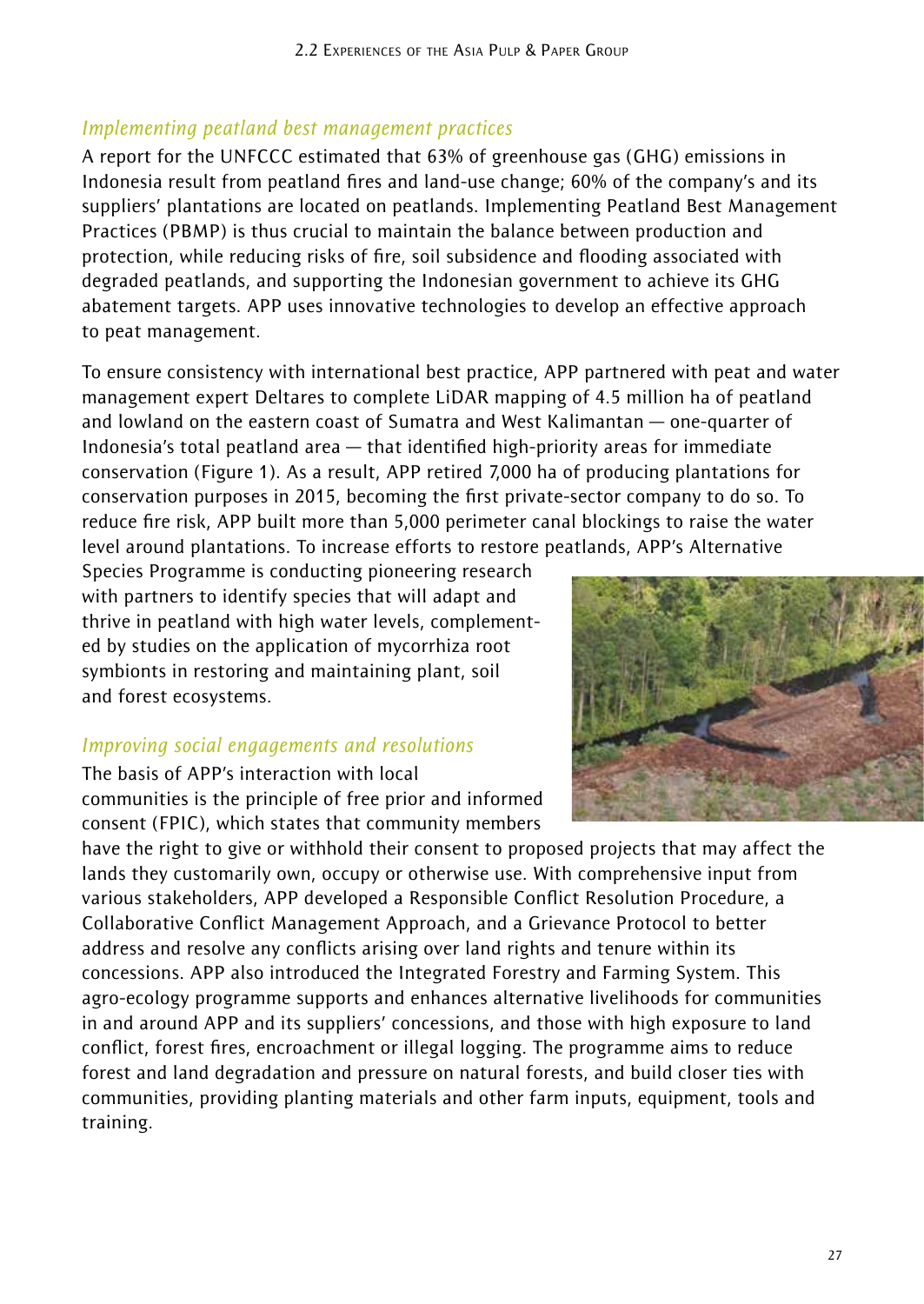



#### *Ensuring sustainable fibre supply and sourcing*

Through its Responsible Fibre Procurement and Processing Policy (RFPPP), APP is strengthening its chain of custody with effective traceability systems and consistent monitoring mechanisms. This aims to ensure that its global supply chains adhere to responsible forest management and uphold its commitment to zero deforestation. APP only accepts wood with verified legal origin and chain of custody that has not violated traditional or civil rights and complies with the International Labour Organization's eight core conventions considered as fundamental principles of rights at work. All current and potential APP suppliers must demonstrate that they are in line with APP's RFPPP and Forest Conservation Policy by complying with the Supplier Evaluation and Risk Assessment framework, which is conducted on an annual basis. The framework uses 12 indicators that combine qualifications from internal and external policies (such as the FSC Controlled Wood standard) to categorize the risk level of a supplier. If significant risk is involved, suppliers are given the opportunity to comply by following prescribed and time-sensitive corrective actions. APP is also integrating smallholders into their supply chains, which improves local economies and reduces the risks of fire and encroachment; smallholders will also be subject to RFPPP.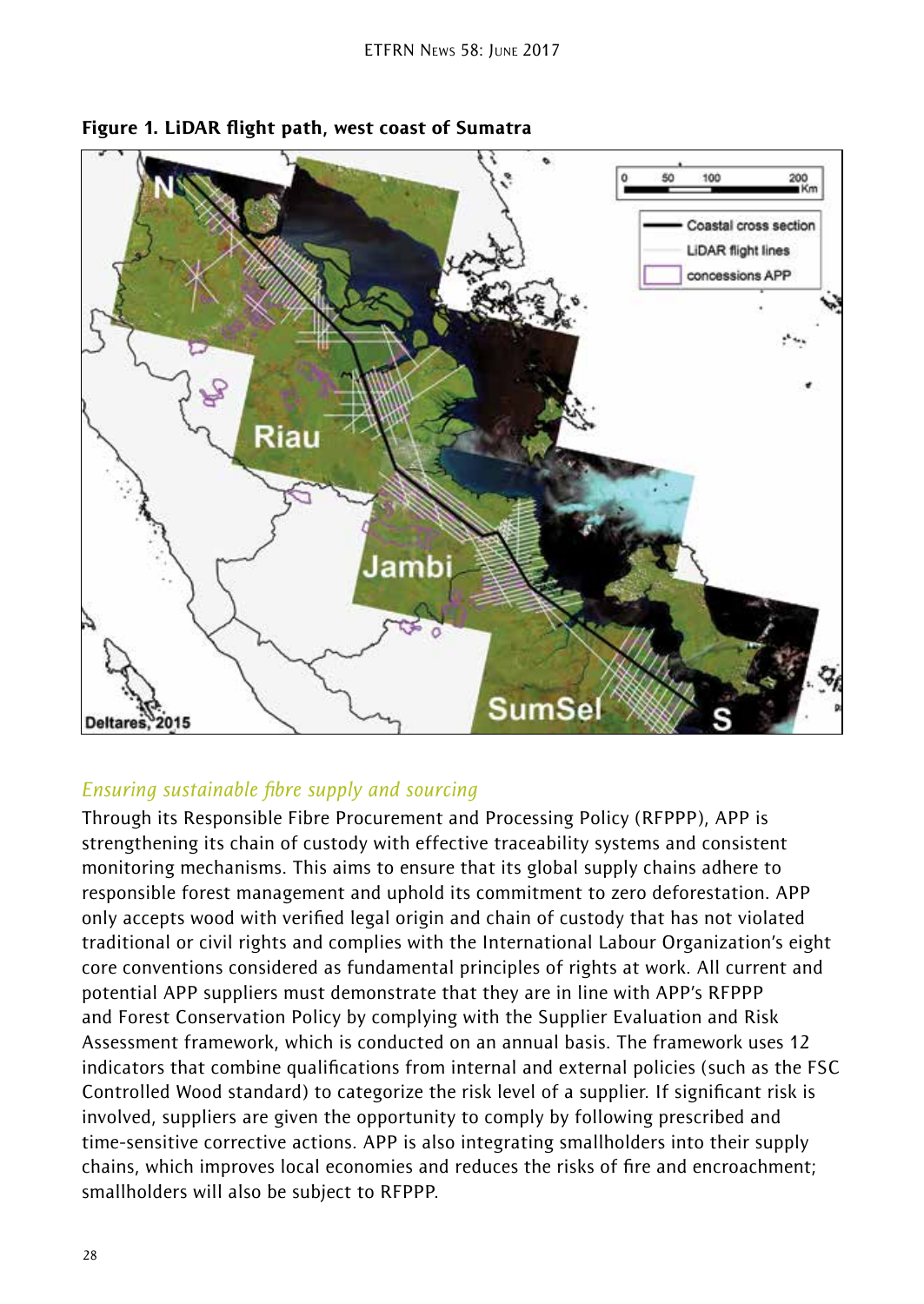# **Monitoring and reporting**

APP developed the FCP Monitoring Dashboard (www.fcpmonitoring.com) to provide easy access to detailed information on all of its pulpwood suppliers and allow external monitoring of progress in the implementation of its Forest Conservation Policy. All data is publicly available, including reports from investigations following the use of its Grievance Procedure. To further assist in monitoring, an Independent Observers platform of NGOs and academics was established in April 2013. Supported by The Forest Trust, the platform periodically conducts ground checks, including the integrity of moratorium boundaries, and reports its findings. Furthermore, by integrating standards on legal and responsible procurement, APP developed the Scorecard System for its mills and suppliers. This ensures that they operate in compliance with the Forest Conservation Policy and with national and international standards that APP aspires to. APP has also invited external evaluation of its progress against its various commitments (Rainforest Alliance 2015). In the future, monitoring and progress reporting will be embedded in the auditing process within each forest management unit.

# **Challenges to putting commitments into practice**

## *Lack of expertise*

APP is the first pulp and paper company to make such commitments, and understanding the range of actions necessary to halt natural forest loss continues to be an iterative process. Since it is a pioneer, APP's efforts have been subject to trial and error, but they have benefitted from support from scientists and experts as the company seeks to create a blueprint for the industry. APP is committed to sharing its experiences, challenges and successes to help others embarking on a similar journey. It is aware that the only way to scale up these actions is through partnerships and sharing knowledge.

## *Defining zero deforestation*

A major challenge has been the lack of an agreed definition of zero deforestation, which makes it difficult to compare and assess pledges made by various companies against the demands of NGOs. APP is working with other stakeholders as part of the High Carbon Stock Approach (HCSA) to develop and implement a common methodology on determining areas for production and protection. They reached an agreement in late 2016 for a single, coherent set of principles for companies that implement zero deforestation commitments. Fundamental elements include protection of High Carbon Stock forests, high conservation value areas and peatlands, forest stratification, decision-making on young regenerating forest within fragmented landscapes, the role of carbon, and robust implementation of FPIC and other social requirements.

#### *Monitoring progress*

Creating a transparent and robust monitoring system is integral to quantifying reductions in deforestation rates and GHG emissions, and to empirically develop the most effective approach to sustainable landscape-based management of forests and lands. Finding or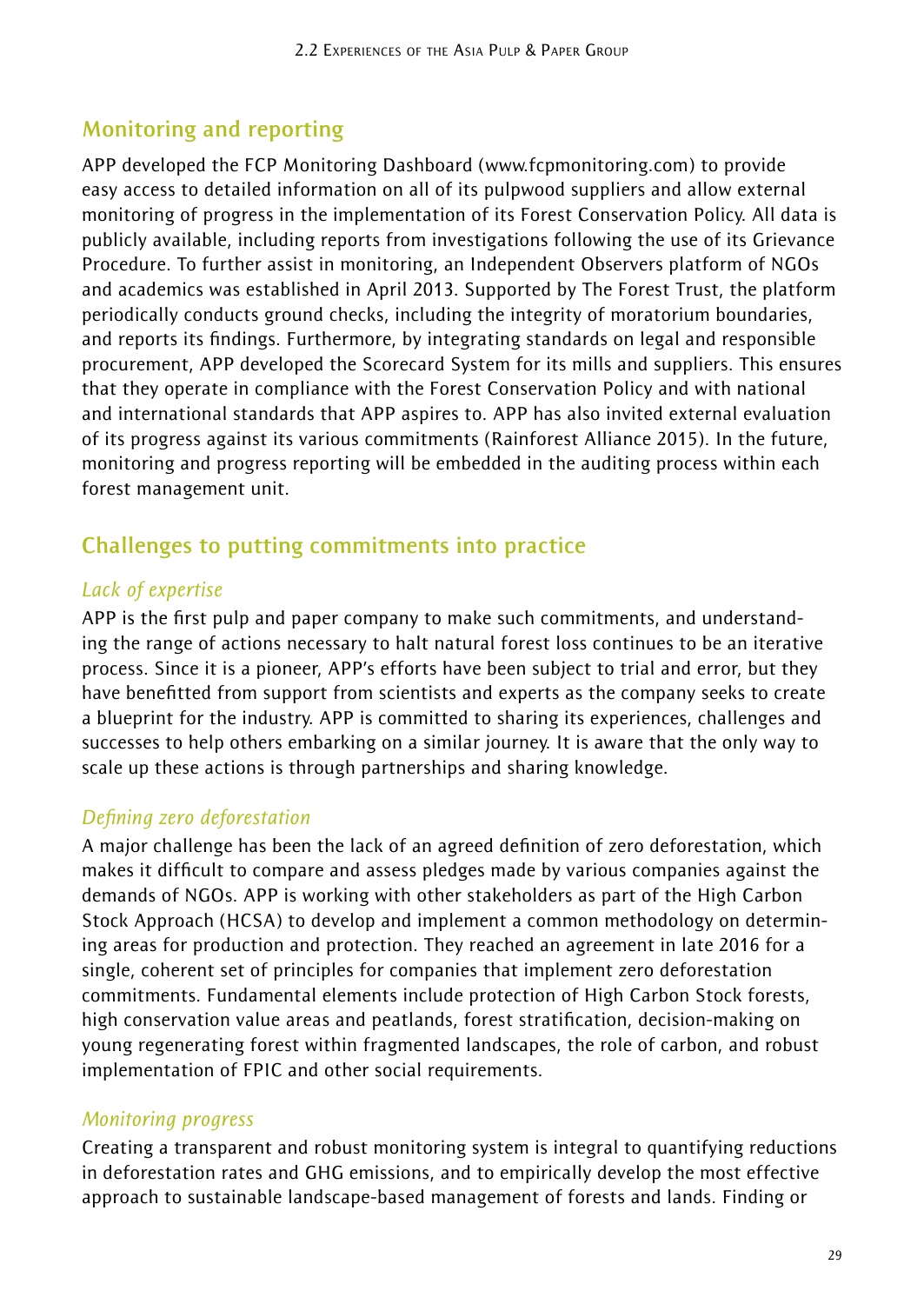developing an acceptable approach that is not excessively costly continues to be a challenge for the companies who operate in this arena, including APP. Furthermore, it is



important that monitoring and reporting frameworks align with national and global indicators.

#### *Regaining trust*

APP accepts that this is a timely and delicate process with considerable legacy issues to address, that rebuilding trust with stakeholders will take time, and that transparency is key. This applies not only to what is achieved, but also to the challenges of developing and implementing such initiatives. Given its limited resources, APP must also strike a balance between implementation and reporting. To ensure transparency

and invite feedback, APP engages with civil society and other stakeholders through various platforms and meetings; this has resulted in partnerships with many NGOs that APP hopes will continue to develop.

# **Roles and contributions of the financial sector and public policy**

It is APP's hope that in the future, public financing will be available to support landscapelevel conservation. Thus far, APP has financed all its own sustainability efforts and initiatives. APP's operations do not stand alone; there are many other actors active in the landscape. To ensure consistency and continuity, it is necessary to mobilize more resources to extend programmes over the entire landscape, including areas outside of APP's pulpwood suppliers' concessions. A successful funding mix — combining contributions from the private sector with results-based payments from REDD+ — is required. Some up-front funding should be provided to communities, using a combination of indicators related to both carbon and non-carbon benefits.

Deep-rooted operational, social and political challenges remain. They continue to stand in the way of fulfilling sustainability commitments, and will be solved only through multistakeholder efforts. To this end, APP is engaging with communities, NGOs and local governments to address the range of issues and priorities across an entire jurisdiction. This allows all the components to be accommodated (forest protection, restoration, sustainable development, etc.), while addressing leakage and reducing pressure on forests. APP is one of a number of partners that have signed a Memorandum of Understanding in South Sumatra and West Kalimantan, with the aim of supporting both provinces' commitments to sustainable landscape development and green growth.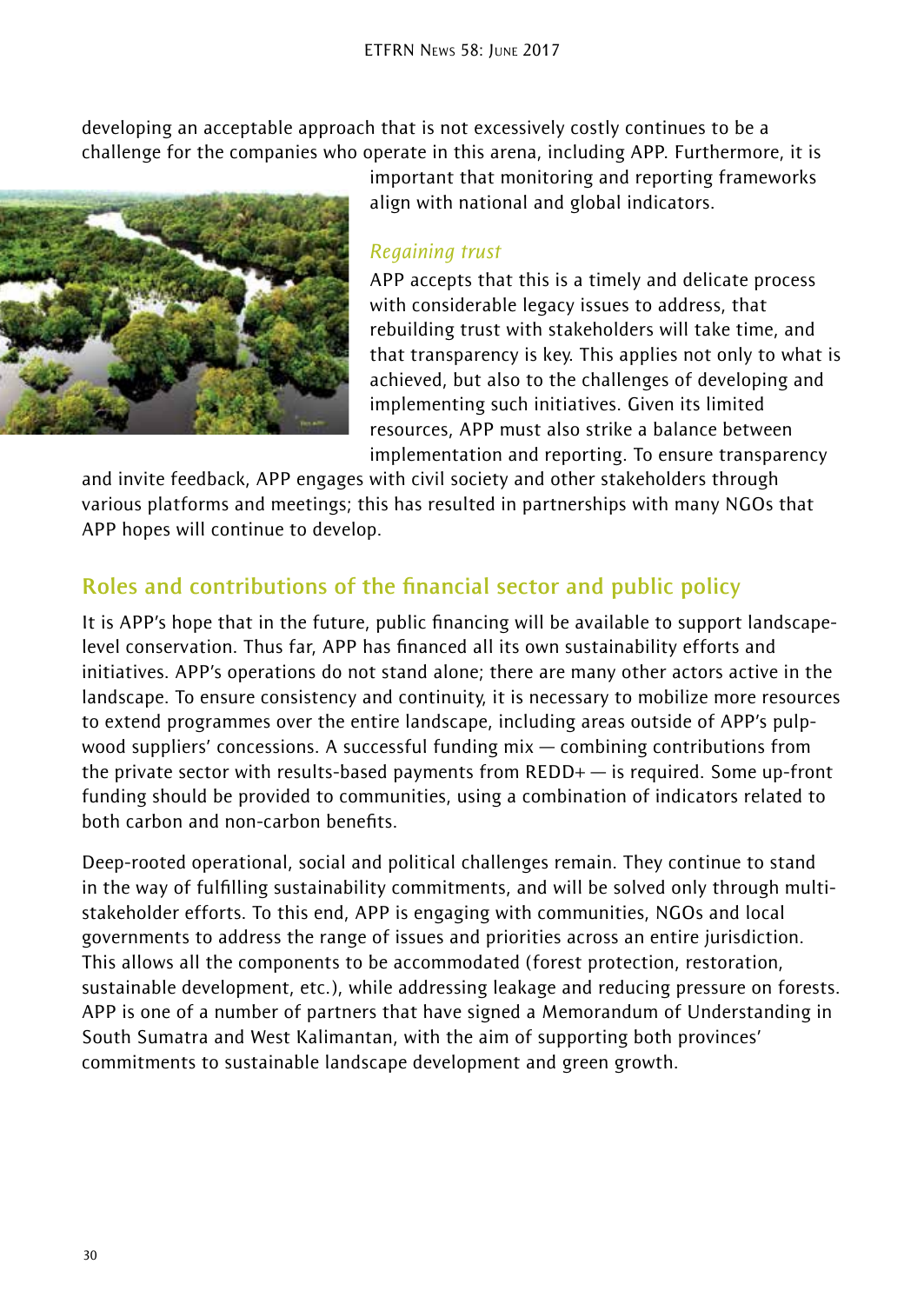# **Benefits**

## *The bottom line*

APP has realized a host of benefits following the implementation of its Forest Conservation Policy and zero deforestation commitments, including a clear return on investment within its operations and business. Restoring, rehabilitating and rewetting peatlands have led to direct improvements in soil quality and the surrounding ecology. Investments in fire management have translated into reduced risks and losses. And by taking greater control of its supply chain, the company has increased the mean annual increment of pulpwood trees by 13% while reducing wood waste by 29%. All these changes have positive impacts on APP's profits.

## *Greenhouse gas (GHG) mitigation*

APP strives to play a key role in supporting the Indonesian government's pledge to reduce GHG emissions by 26% by 2020. Initial calculations by APP indicate that in 2015, the company avoided 14.29 million tCO2e in emissions as a result of improvements in carbon management in forestry activities. As APP continues to scale up its efforts, it aims to achieve 33.8 million tC02e GHG emissions in 2020, which would account for approximately 4% of the total national GHG Reduction Target of 26% by that year.

#### *Increased social engagement*

APP firmly believes that improving the welfare and livelihoods of local communities is the key to forest conservation and restoration. Initiatives in place under APP's Integrated Forestry and Farming System show progress; they aim to increase the incomes of initial benefactors by 20–30%, with this figure forecast to increase to 50–75% in the third year. APP have also improved conflict resolution: 40% of reported conflicts started

implementing resolutions as of August 2016 (due diligence processes verified by The Forest Trust). This reduction in conflict decreases disruptions to the supply chain, and improved relationships enable APP to scale up efforts in working with communities to conserve and restore natural forests in and around suppliers' concessions.



## **Conclusions**

Implementing APP's zero deforestation pledge has been a complex and challenging process, and it is far from

complete. Progress shows that partnerships are the key to success. APP is now more committed than ever to building a business model that delivers real returns to forests, people and Indonesia's economy. Continual assessment of progress is required to ensure that APP continues to effectively uphold its zero deforestation pledge and to develop policies that can adapt to new issues as they arise. For zero deforestation to become a reality there must be a clear understanding that no single actor is responsible for